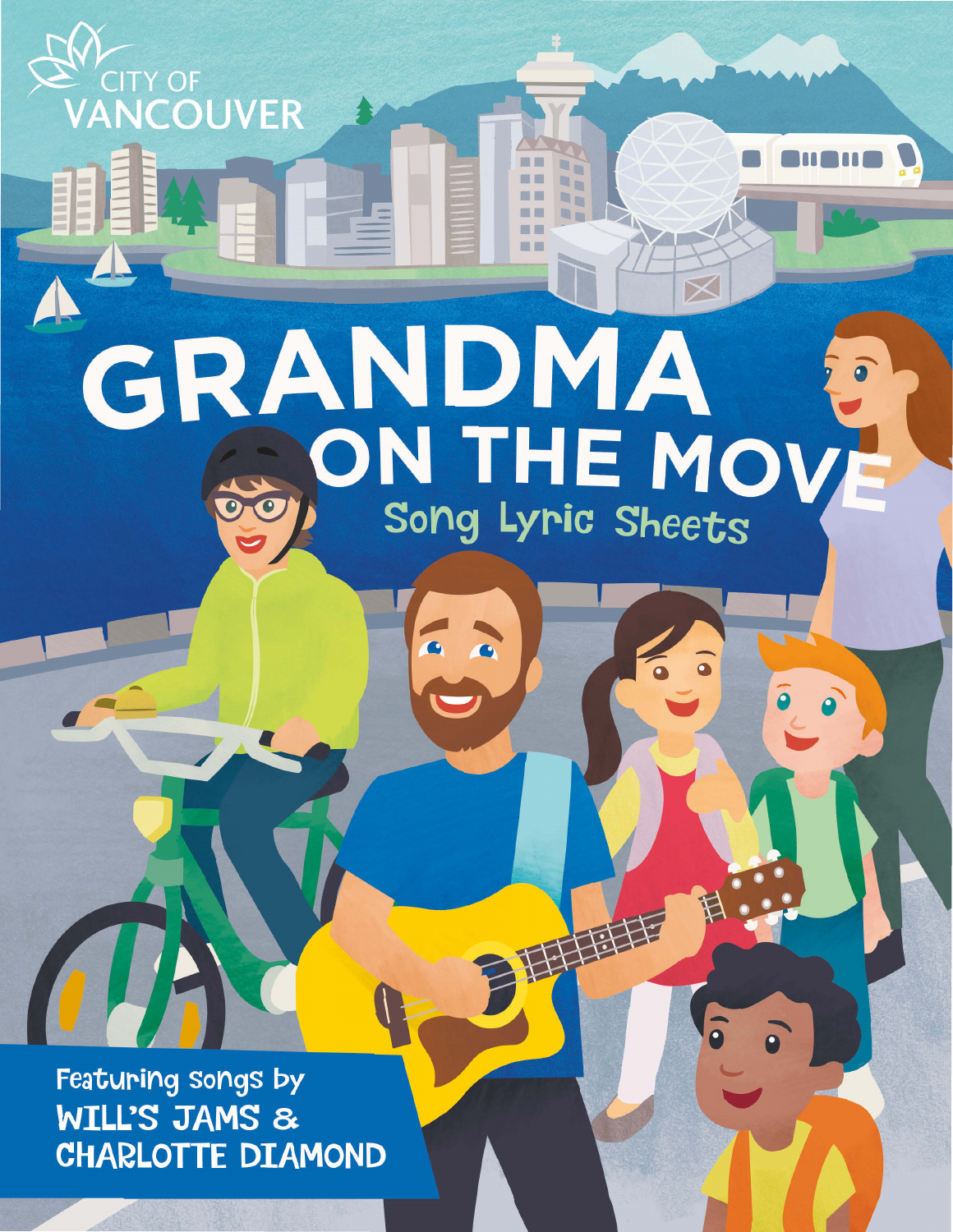# Grandma on the Move

# **WILL'S JAMS FEATURING CHARLOTTE DIAMOND**

#### **CHORUS**

So many ways in this city to get around You can walk, you can bike, or take a bus around town I walk with my friends when I go to school My friends walk with me when we go to aqua fit at the pool

Hey there mom, we're driving too quick Please be patient, that Nana's got a bad hip If you make me rush, I just might slip Then it will take much longer, to get on with your trip **CHORUS** 

Need someone to walk with, I'll hold your hand Need a ride to the doctor's, we'll pick you up in our van I'd love to go together, You can go with us You know, they're always great to us, when we ride the bus **CHORUS** 

We're driving at night, it's dark, wet and dank Dad let's be careful, hey look there's Grandpa Hank It's often raining, it's no time for a prank Do it for us, and we'll both say thanks **CHORUS** 

I love you Nana, want you to stay fit Well, I love to walk when I can, and I even bike a bit When you're out with your friends, please take care, Oh, the drivers will see me, with the colourful clothes I wear.

### **CHORUS**



**Grandma on the Move** by Will's Jams **3**  $\odot$  **a** www.vancouver.ca/grandmaonthemove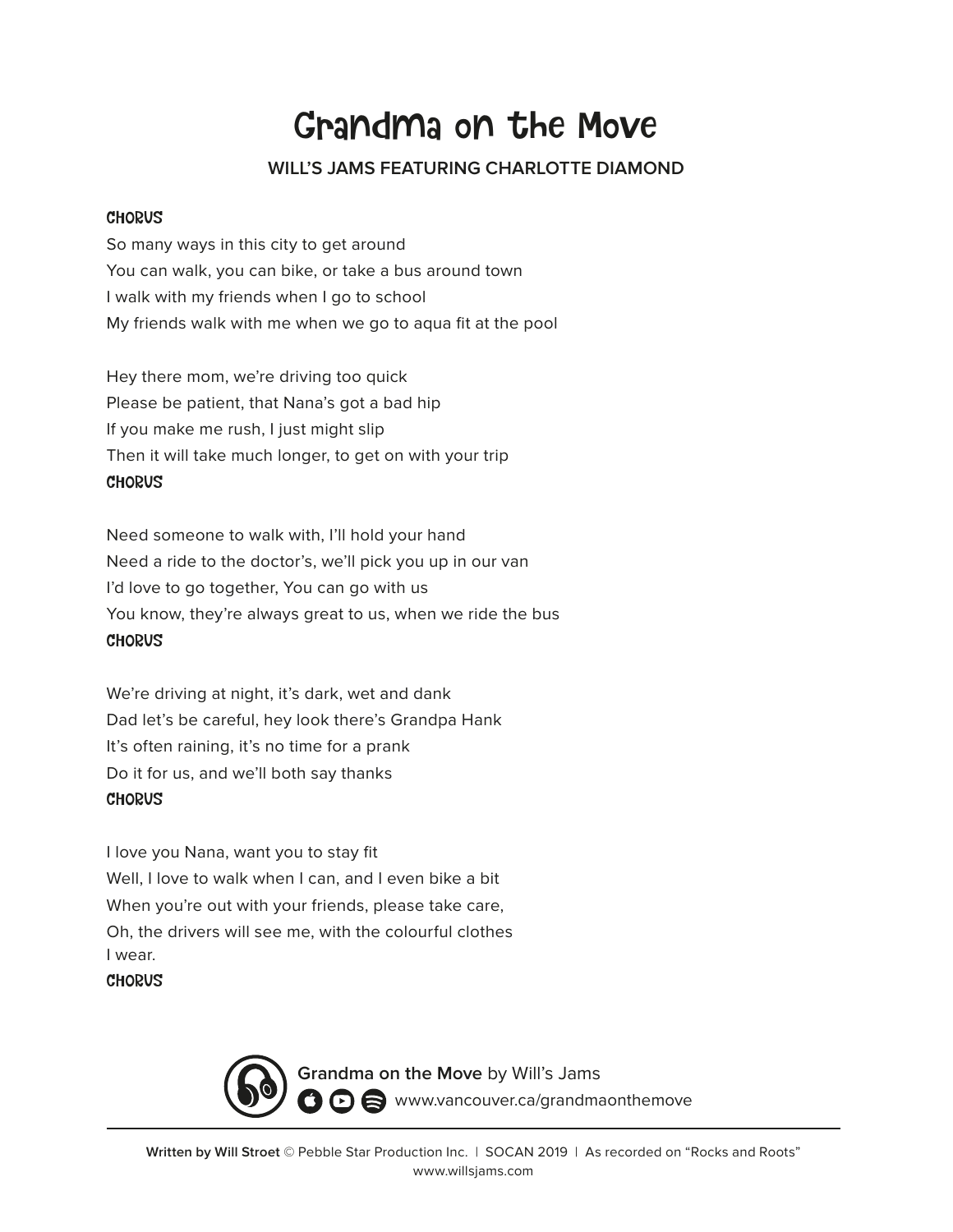# The Walking School Bus

# **CHARLOTTE DIAMOND**

## INTRO

Vroom, Vroom … Beep, Beep, Beep! Riding the Walking School Bus. X 2

# **CHORUS**

When I go to my school, I like to walk and I'm no fool, With my friends, I'm just fine, Riding the Walking School Bus.

# 1.

One of our parents comes along, We whistle and talk or sing a song, Who needs a car when it's not too far? Riding the Walking School Bus.

### BRIDGE

Two by two we cross the street, Look left and right, then pick up our feet, We don't run, we stay together, Walking to school in all kinds of weather. Rain? Sure! Snow? Of course! Windy? Fine! How about sunshine? Walking in sunshine!

# 2.

I like walking in fresh air, With my friends, I haven't a care. Looking for birds, bugs and bears! Riding the Walking School Bus.

# 3.

On the way back home, we've stories to tell, What's new at school, which words we can spell? One by one we say, "Good bye", Riding the Walking School Bus.

# BRIDGE

Two by two we cross the street, Look left and right, then pick up our feet, We don't run, we stay together, Walking to school in all kinds of weather. Rain? Sure! Snow? Of course! Windy? Fine! How about sunshine? Walking in sunshine!

# **CHORUS**

When I go to my school, I like to walk and I'm no fool, With my friends, I'm just fine, Riding the Walking School Bus X 2

# TAG

Vroom, Vroom … Beep, Beep, Beep! Who needs a car when it's not too far? Vroom, Vroom … Beep, Beep, Beep! Riding the Walking School Bus. Riding the Walking … School Bus!

FRENCH VERSION **L'autobus scolaire pédestre** Visit www.charlottediamond.com "Diamonds by the Sea"

**The Walking School Bus** by Charlotte Diamond **3 D S** www.vancouver.ca/grandmaonthemove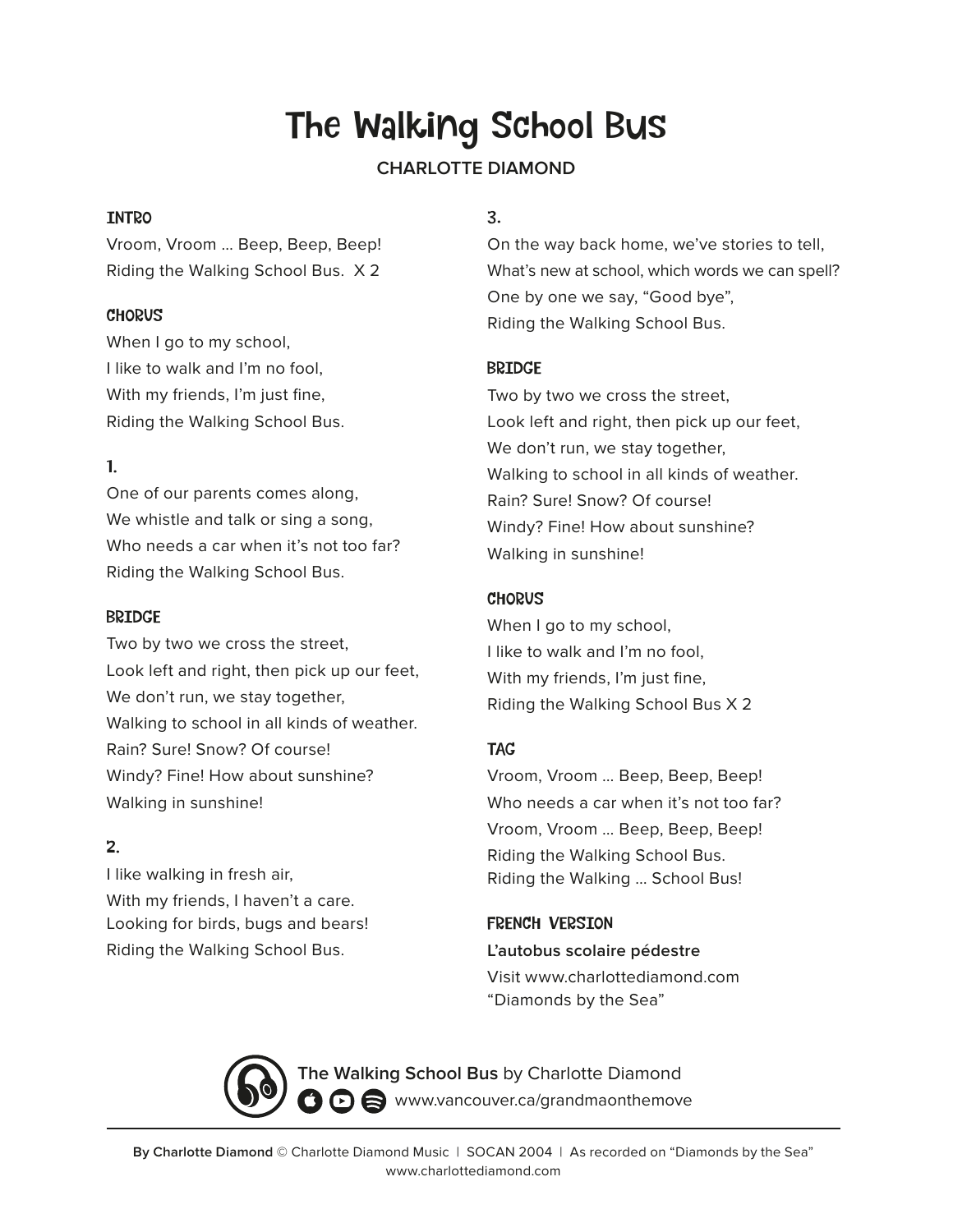# Bike Safety Boogie

**WILL'S JAMS**

#### **CHORUS**

Sit on your bike Put your helmet on tight Signal left, signal right Stop, look and listen we're doing alright

We do the bike safety boogie We do the bike safety boogie Doing the bike safety boogie Whenever we ride our bike

If you ride too far Not sure where you are Well you can stop and think And have a drink **CHORUS** 

Plan your route Ride with a group With a friend alongside You can ride and ride **CHORUS** 



**Bike Safety Boogie / Le boogie à vélo** by Will's Jams **O**  $\Theta$  www.vancouver.ca/grandmaonthemove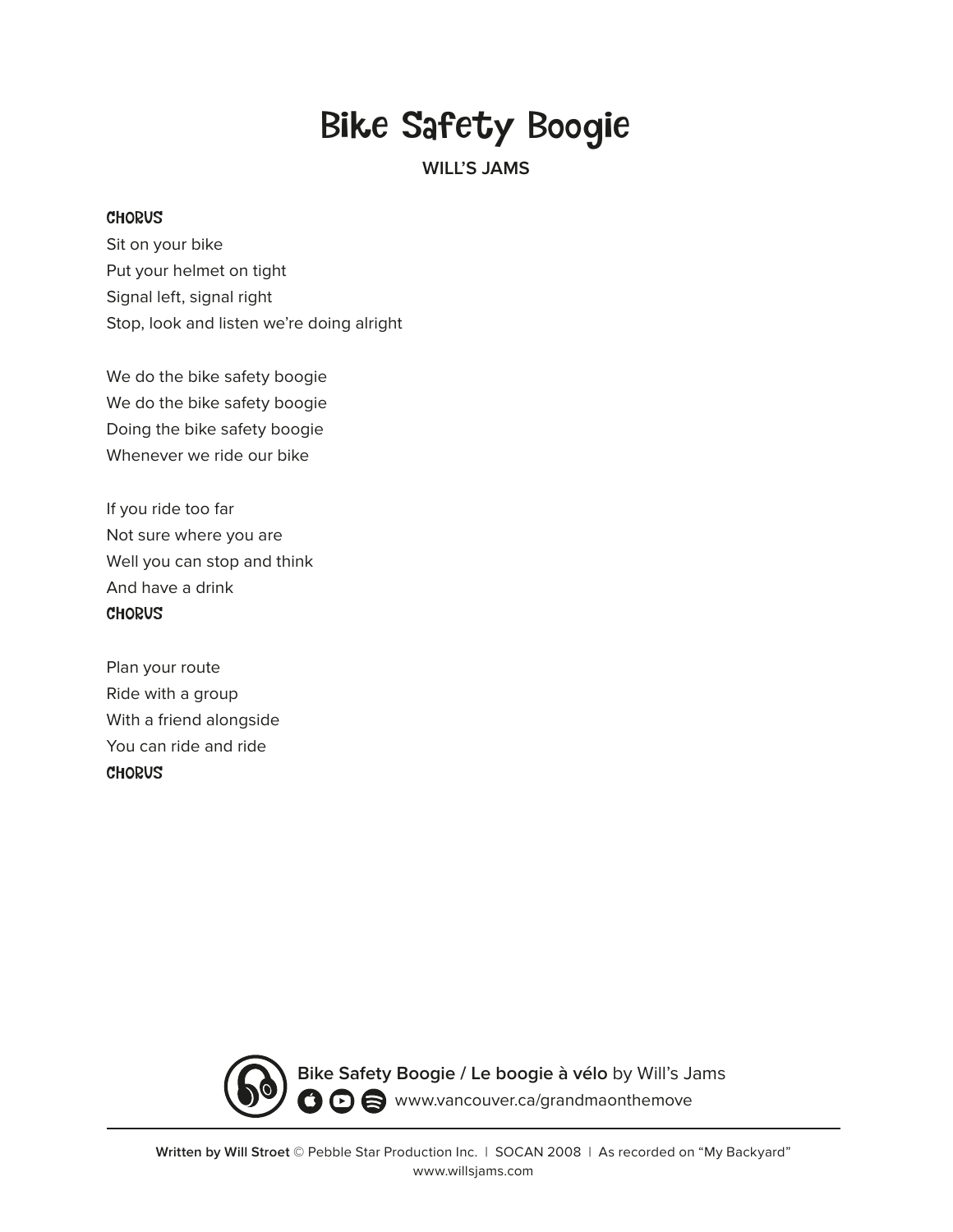# Walk 'n' Roll

### **WILL'S JAMS**

#### **CHORUS**

Walk the talk, Talk the walk Talk the talk, and walk the walk

Wear something bright Look left and look right Wait for the light Make sure you're in the driver's eyesight **CHORUS** 

Please don't jaywalk Go to a crosswalk Hold my hand tight We'll wait for the crossing light

#### BRIDGE

Left right Left right Left right and Left and right Listen to my song You might think it's rock 'n' roll But it ain't rock 'n' roll Baby this is walk 'n' roll **CHORUS** 

Tell me what do you see And what do you hear Use your common sense Make sure that the coast is clear (REPEAT 1ST VERSE)



**Walk 'n' Roll / Le rythme de mes pas** by Will's Jams **3 D S** www.vancouver.ca/grandmaonthemove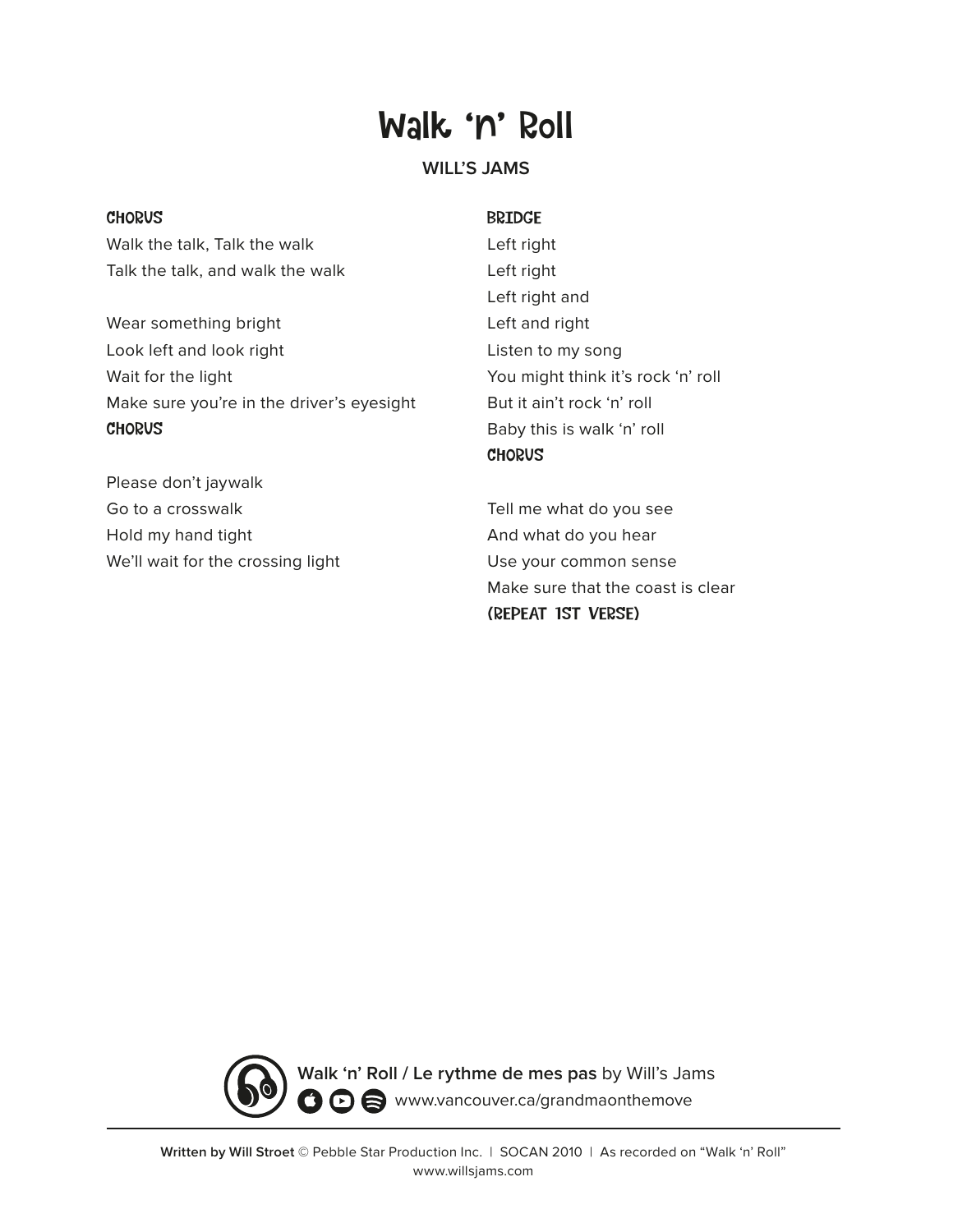# I Have Shoes and I can Walk

# **CHARLOTTE DIAMOND**

### 1.

I have shoes and I can walk I have shoes and I can walk I have shoes and I can walk Walk and walk and walk

## 2.

I have shoes and I can dance I have shoes and I can dance I have shoes and I can dance Dance, dance, dance, dance, dance!

## 3.

I have shoes and I can jump…

#### BRIDGE

To the front – clap, clap To the back – clap, clap To the side, – clap, clap To the other side – clap

### 4.

I have shoes and I can run…

#### 5.

I have shoes and I can stop… (Pause) I have shoes and I can stop.... I have shoes and I can stop…. Stop… and stop… and stop…

# 6.

I have shoes and I can sleep, ZZZZ I have shoes and I can sleep, ZZZZ I have shoes and I can sleep, ZZZZ When I take them off my feet.

## 7.

I have shoes and I can walk I have shoes and I can walk I have shoes and I can walk Walk and walk and Stop!

#### VARIATION:

I have wheels and I can roll… Roll and roll and roll.

# FRENCH VERSION

**J'ai des souliers, je peux marcher** Visit www.charlottediamond.com "Diamonds by the Sea"



**I Have Shoes and I can Walk** by Charlotte Diamond **3**  $\odot$   $\odot$  www.vancouver.ca/grandmaonthemove